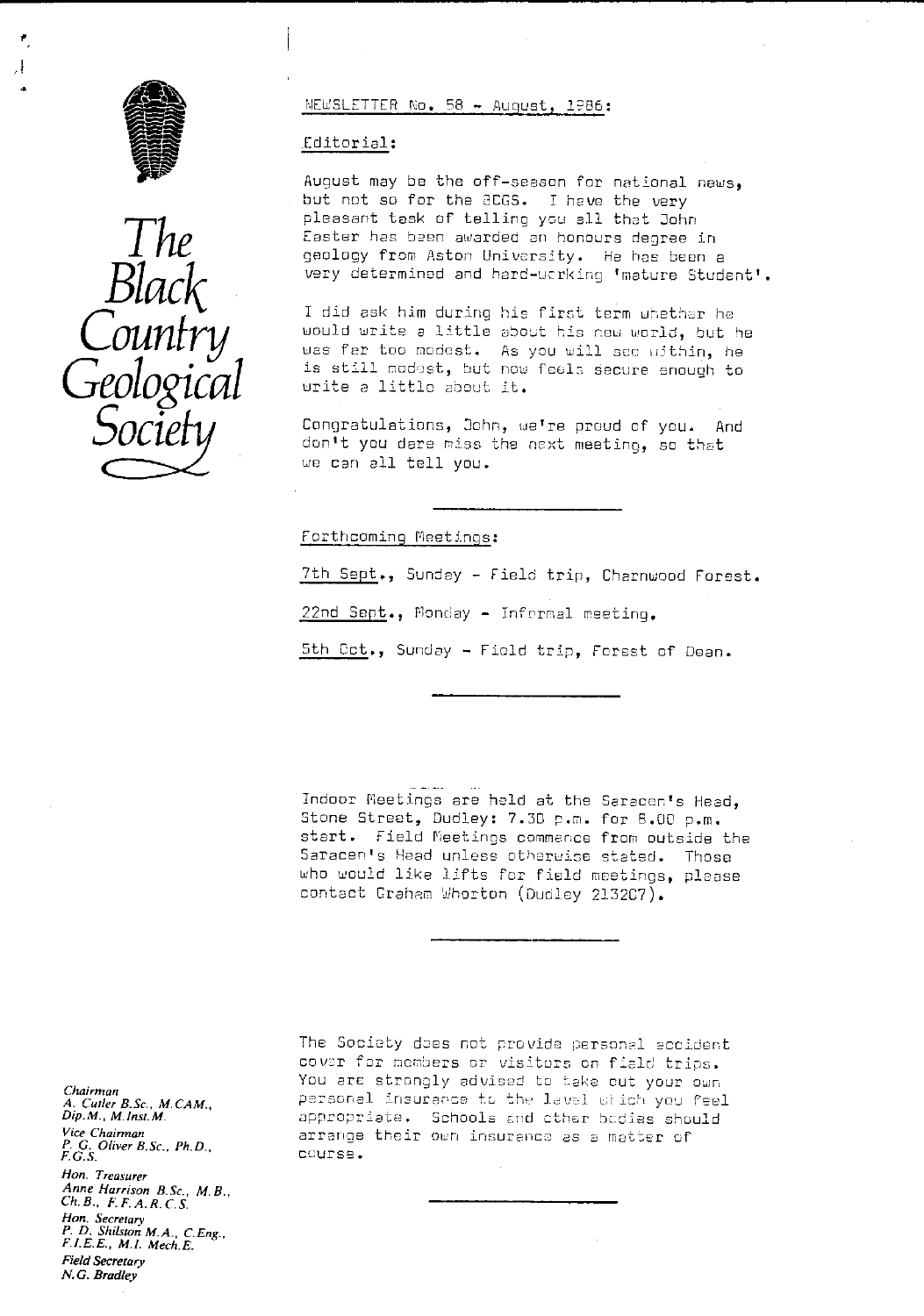### Programme 1985 :

7th September, Sunday. Field trip to to Chernwood Forest, led by Dr. T. Pharaoh of the 3ritish. Geological Survey. Meet at Bradgate Park (SK542114) and park cars beside Coopston Reservoir - 10 a.m. Dr. Pharaoh is currently working **on** the concealed Precambrian geology of the Midlands.

22nd September, Monday. Informal meeting including Fossil display and identification.

5th October, Sunday. Field trip to Staple Edge, Forest of Dean. Joint trip with the Shropshire Geological Society.

17th November, Monday. "Magmatic Processes and Mid-Ocean Ridges", talk by Dr. R. Bradshaw of Bristol University.

8th December, Monday. "New Zealand Geology and Scenery".Talk by Sheila Pitts, based on a five week tour of North and South Islands.

COTWALL END - Sunday Working Parties:-

24th and 316t August. 14th and 21st September. 10.30 a.m. Nature Reserve car park.

"What's it like at University?"

During infrequent attendances at SCGS meetings over the last three years, members hove kindly asked me the above question, to ehich I could give only pertiel answers. Now after completing the course, it is pessiola to give an overall view and general impressions.

The first ono concerns the change in lifestyle, which not only affects the student but cther members of the family. This should net be underrated, and it is only possible with their active support. Secondly, before starting the course it is difficult to comprehend the wide range of subjects incorporatud in

the Geological Science degree. These range from natural philosophy through normal science subjects to practical engineering. Thirdly the course differs from other disciplines in the number of weekends and weeks taken as field trips during and additional to normal term time. Finally, as a mature student the whole experience for me has been worthwhile and very rewarding, and I commend to you the staff and students of Aston University. I went seeking answers, found some, end also the ability to ask more complicated questions.

### Oohn Easter :

Cenaratulations, indeed, John. Please come back more often now, and keep telling us more about it!

#### Sheila

## Soil and Geology - Part Two:

Relief can affect soil thickness and drainage. Erosion is more active on steeper slopes and soil is usually thinner, whereas it accumulates on flatter surfaces. However, drainage is often poorer where there is little slope. If the soil is permanently waterlogged, it is grey because the iron is in a reduced state, whereas if it is seasonally waterlogged, it is a mixture of grey and rusty colours. Young soils tend to be shallower than older ones and horizons have not had time to form. Horizons are often best developed in soil of moderate age. Man has modified the characteristics of many soils. Ploughing has obliterated some of the vertical changes within the upper 3Com. The nutrient status has been altered, waterlogged soil drained end soil aresion has exposed the subsoil in places, Soil <sup>p</sup> arent materiel provides the link between geology end soil. Its affects on the soil are long-lasting and difficult to modify. Parent material can vary tremendously from solid rock Lo peat and detritus. Hard rock and soluble material result in a thin soil. Rocks disintegrate differently, depending upon jointing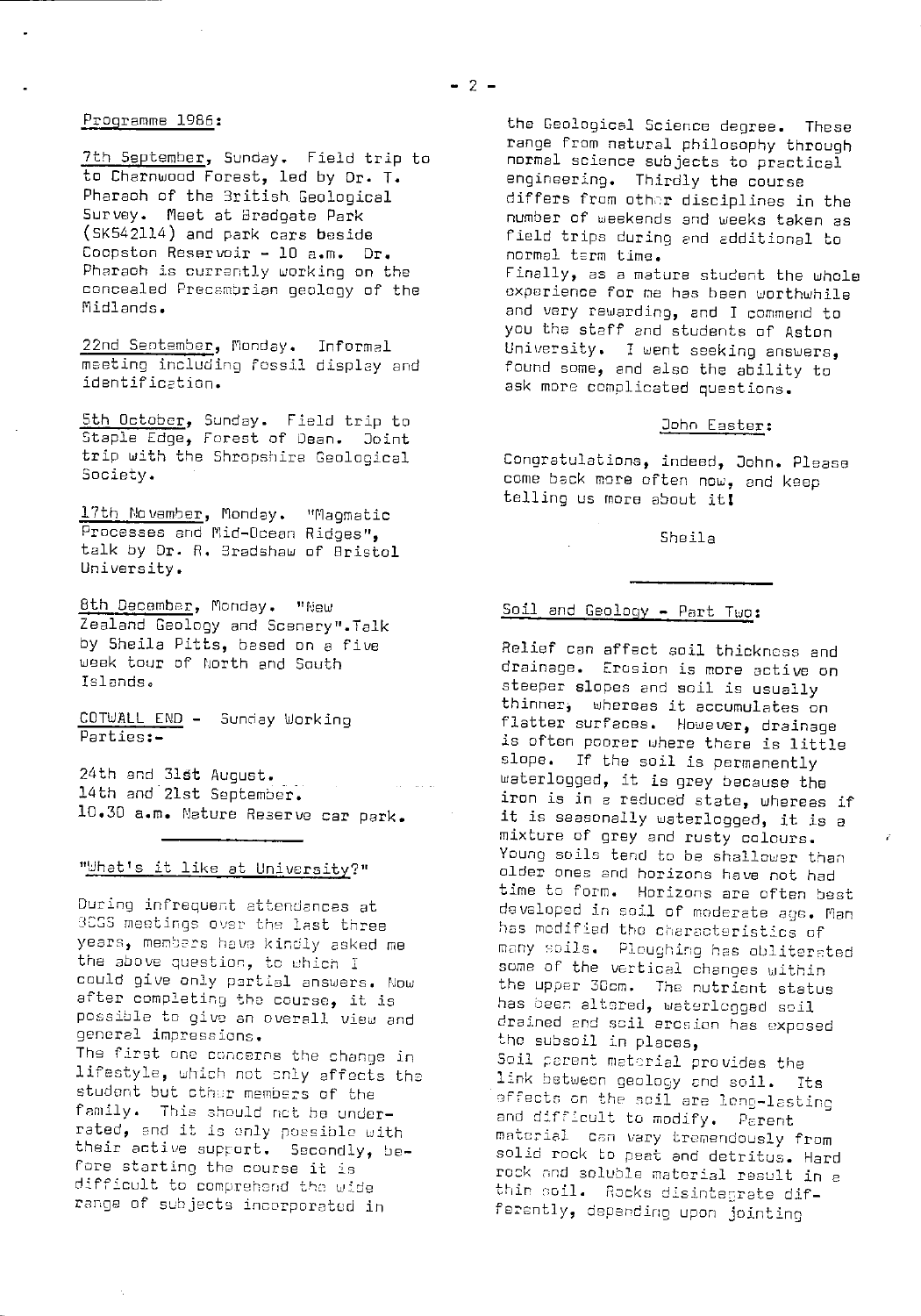bedding, crystalline structure, etc. and together with the type of weathering can produce stony or fine soil. Limestones and sandstones are pervious and the soil is well-drained, whereas shales and many igneous rocks result in sails with impeded drainage. Soil colour is often inherited from the underlying rocks, for instance the soil is red on triassic materials, yellowish an Jurassic rocks and greyish on the Upper Coal Measures. Mineral composition, texture and nutrient availability are closely associated with parent material. Soil texture describes the size of mineral particles less than two mm. present in the soil. There are three broad categories, sand 2mm-D.CSmm, silt  $0.05-2\mu$ , and clay less than  $2\mu$ . All three fractions are usually present but in different proportions. A sandy soil contains over 50% sand, a silty one over 45% silt, and a clay one over 35% clay. The particle size fractions are closely linked to particular types of mineral, which relate to the parent material. Quartz is the commonest mineral in soil as it is in the earth's crust. It is fairly resistant to weathering and dominates the sand and silt size particles in the soil. It is chemically inert and provides no nutrients for plant growth. Feldspars weather slowly and some are found in the sand and silt fractions; but they eventually weather to clay minerals, predominantly kaolin and montmorillonite. The latter are very fine and comprise the clay fraction. The dark micas, e.g. biotite and phlogopite weather fairly rapidly, whilst muscovite weathers more slowly to clays such as vermiculite, chlorite and illite. Ferromagnesians weather rapidly to clays and iron and aluminium hydroxide. They are a very important source of soil nutrients. Clay minerals, which form the finest fractions of the soil, are secondary minerals resulting from chemical weathering. They are a very important constituent of soil. Their layered structure enables them to swell and take up water, and provides a large surface area which can absorb cations (nutrients) because of their electrical charge.

Rocks such as granite, which are rich in quartz, feldspars and muscovite weather slowly and produce sandy soil. Sandstones are very rich in quartz and the soil can contain as much as 90% sandsize material. Gabbros produce a rich dark loamy soil. The soil on shales and mudstcnes tends to be clay loam to clay in texture.

The combinations of these different sizes of material and their associated mineral composition give rise to certain characteristics in the soil. Sandy soil tends to be porous, well-drained, low in organic matter and nutrients, and poorly structured. It is easily worked, hut needs laroe amounts of fertiliser to maintain its fertility. Clay soil can be poorly drained and heavy to work, but it is rich in nutrients. A loam combines the best characteristics of both extremes. It is wall structured, reasonably well-drained, retains nutrients, organic matter and water, and is fairly easy to work. Soil is a complex medium because it is continually changing, and is the result of many factors. This is, therefore, a very brief resume of a very large body of information.

### Margaret Dliver:

# Geology of Kenya. 24th Feb., 1986:

The talk was given by an old friend of the 3CGS, Mr. W. G. Hardie, a former Senior Lecturer at the Department of Geology of the University of Sirmingham. How pleasant it was to be taken to the warmth of Kenya, on a very cold evening during the 'cold February' which we shall remember for some years to come. Mr. Hardie's talk was based upon a Geologists' Association trip which he made with Imrs. Hardie and 44 others to Kenya in 1903. The trip was led by Cr. Mudie of Kingston Polytechnic. Mr. Hardie claimed to be just an onlooker, but this was far from true. He was a careful observer. Some ICC lecture slides, geological maps and diagrams were cleverly interspersed with informed instructions and comments. Le were taken from the Precambrian to the prosent and learned about a 20G mile strip of the East African Rift Velley, partly north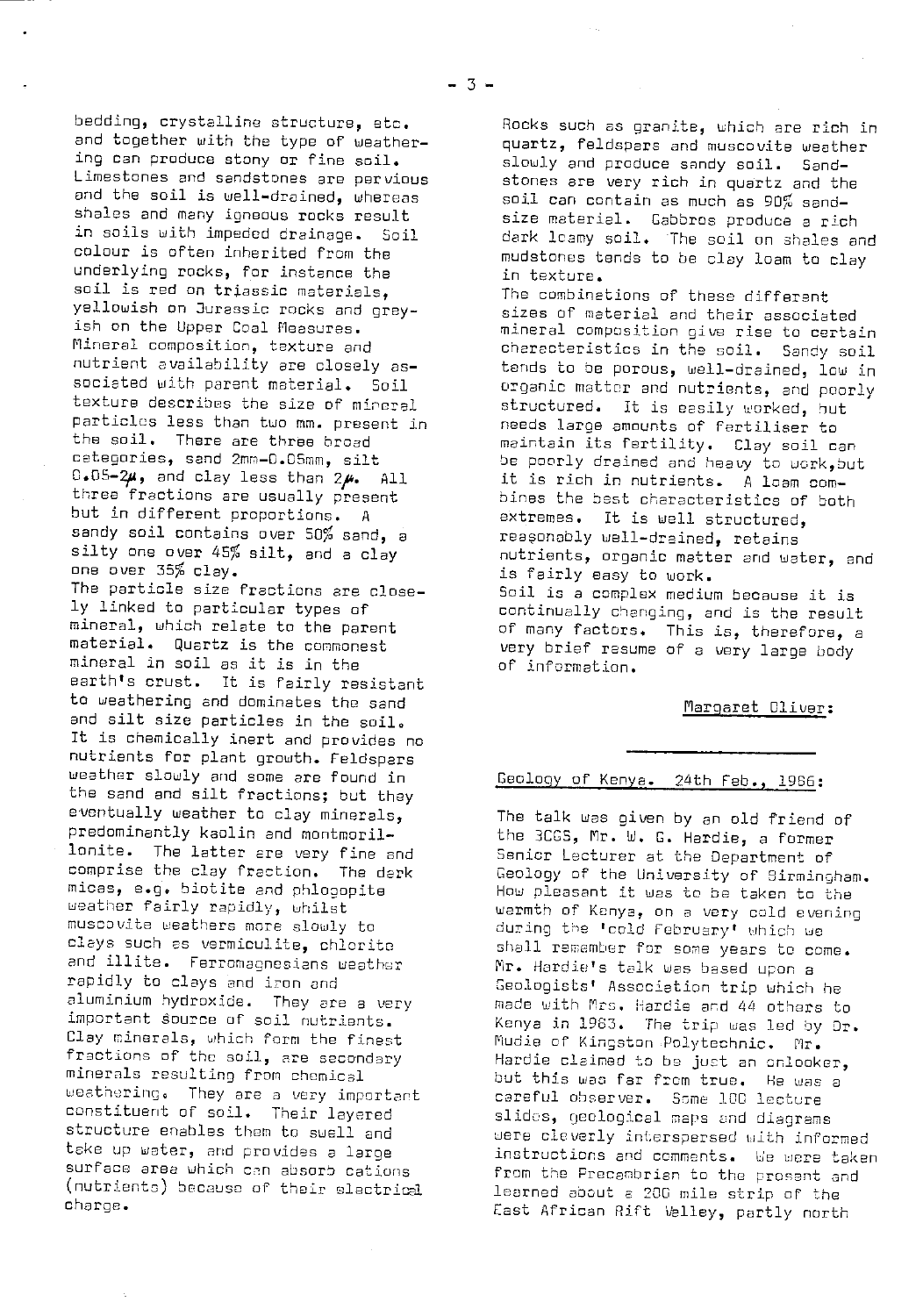and partly south of Nairobi. This strip is about 40 miles wide. The 17058 foot Mount Kenya and the Kenya Dome were mentioned. We learned of the early geologists who worked in Kenya, of fissures, volcanoes, lava, calderas, Lake Magadi, diatomite. columnar rhyolite, laterite, stone age culture and artifacts, flamingoes, dams for hydroelectric power, and the nocturnal habits of wildlife. The party met Africans who were highly educated and also those whose useful possessions were bows and arrows. Once again, Mr. Hardie demonstrated his success as a lacturer who had amassed a lot during his 11 day visit, Our appetites have been whetted and we are indeed grateful.

Douglas Warren:

## Dudley Limestone Workings: Progress Report:

The local authority has been told that in response to its bid for derelict land grant funds for dealing with the limestone problems in 1985/7, the Department of the Environment has indicated that subject to normal approval procedures, most of the bid will be met.

This represents a substantial increase in the levels of work over previous years in Dudley, and is a welcome sign that the objective of having substantially dealt with the limestone problem by the year 2000 may be achieved.

Design work for infilling the caverns adjacent to Birmingham Road has now Owen commenced, and among other schemes for the current financial year are drill hole investigations into the mines underlying the Sports Centre itself, further investigations in the area of the Guest Hospital and D1ack Country Museum which will lead to eventual treatment or other appropriate action. Provision is also made for drill hole investigations on Castle Hill, particularly in the area of Dudley Zoo and in the recently discovered plans of mines north of Castlemill and Kettles Hill,

Alan J. R. Evans:

## From the Papers:

### Cold Rocks :

The Daily Telegraph on June 20th had an article on the collapse of world tin prices, and the death of the Cornish tin industry. Mines such as Geevor have had generations of the same families in tin mining. People felt they cannot afford to move to another part of the country, but Pace up to 50% unemployment. They have traditionally emigrated to other hard rack mining areas such as South Africa, but they now fear the death of their communities.

#### From The Listener :



Four of the five tin mines working in Cornwall are threatened with closure after the collapse of international tin-Mining agreements. But there are distant hopes of a new industry for Cornwall--the provision of power from hot rocks. Since the 1970s, the School of Mining at Camborne in west Cornwall, one of the world's great centres of mining technology and teaching, has been exploring the possibility of tapping the free and nexhaustible heat of the rocks deep beneath the Earth's crust. In much of Devon as well as Cornwall, granite rocks which are naturally heated by their innate radioactivity come right to the surface and break out in wild granite outcrops on desolate moors.

At a disused granite quarry, the Rosemanowes, Dr Tony Batchelor's team has drilled three boreholes 2,000 metres down through solid granite and linked *them* up by cracking and splitting the rock between the bottoms of the boreholes. Cold water is Pumped down one borehole, sideways through the cracks, which forms a natural radiator of warm rock and up the other two boreholes to emerge at the top, heated to 70 degrees Celsius.

The success of this long-running experiment has shown the feasibility of tapping Cornwall's hot rocks. But to boil water into the superheated system at 200 degrees Celsius needed to drive power-station turbines, the team needs to drill much deeper, to 6,000 metres—the rocks get hotter as *they* get deeper. Drilling through granite is tough and expensive. So the drillers want to choose a place where they will get the best value for their money-where their water will fetch up the maximum amount of heat. That may not be at Rosemanowes. Geologists from Camborne have been setting off small explosive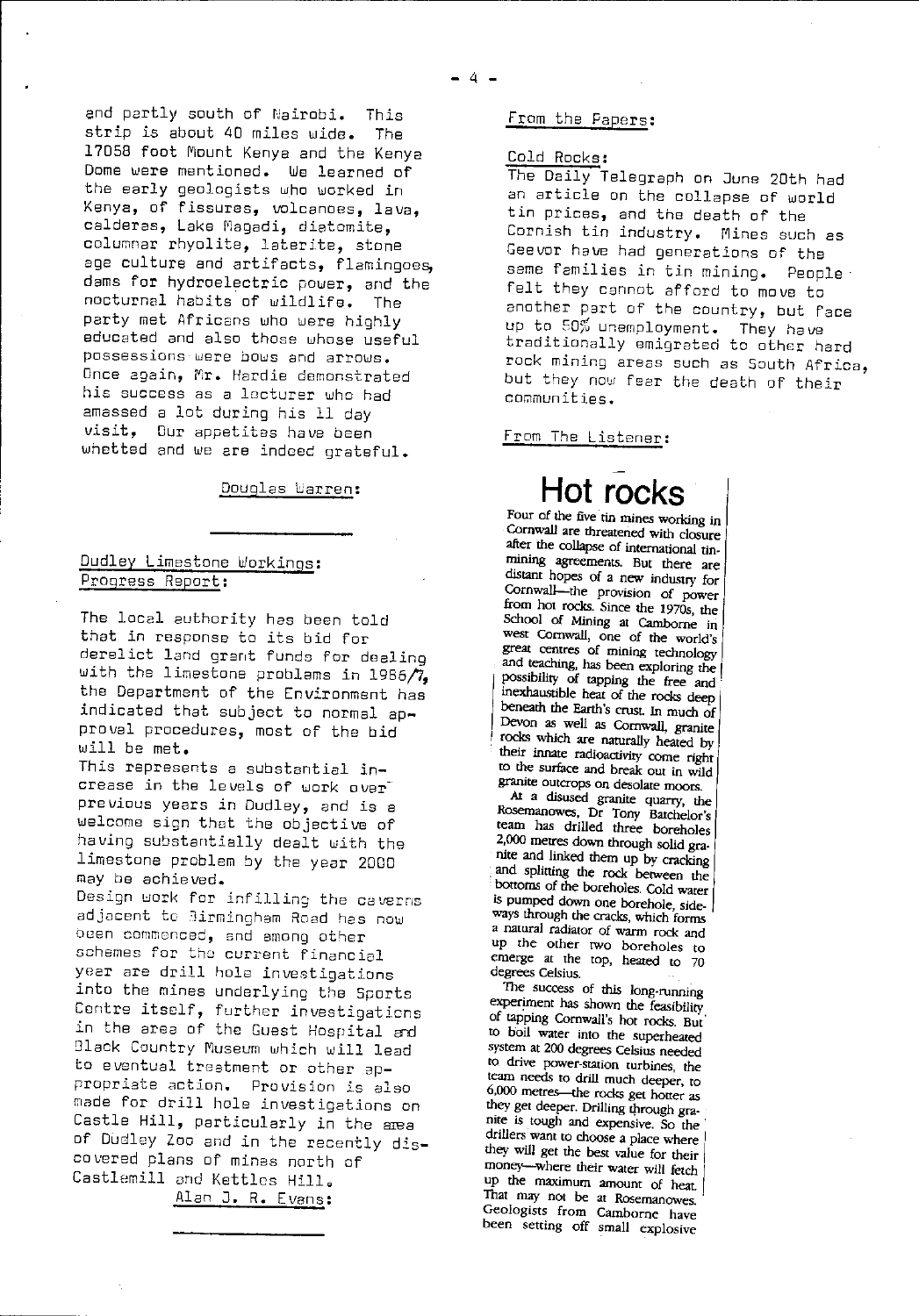i charges in shallow boreholes every 150 metres along two lines drawn right across Cornwall from the north to south coasts. Sensitive microphones will record the soundwaves which have travelled down into the earth and been reflected back to the surface again from interfaces between layers of rock below the ground.

The information from this survey will be combined with data obtained earlier, from measurements of the minute variations in the Earth's gravitational field in different parts of Cornwall, which are caused by varying masses of granite beneath the surface. This will provide detailed maps of the distribution of hot rocks beneath Cornwall. Then the geologists will know where to site their 6,000-metre boreholes. This assumes that the project continues to be funded, as it is at present, jointly by the UK Department of Energy and the EEC. Future funding can't be guaranteed, and investigations so far have cost *£19* million- But, undoubtedly, the Chernobyl disaster will make those in high places look again at alternatives to coal and oil other than nuclear power.

• Funding of the Camborne project has continued as support for some other alternative energy projects, such as tidal power, in the UK has dried up- if the teams get the goahead to drill to 6,000 metres, then that could be the turning-point for geothermal power in the UK, and for the Cornish project as a demonstration project for much of the world.

The granite spine of Cornwall and Devon "could provide the heat for a line of power stations providing cheap locally available energy, independence from fossil fuels and none of the risks of nuclear power. Secondary industry springing up around the new power stations could provide employment to supplant some of the massive unemployment coming with the closure of tin mines. But that's all hypothetical for the moment. Much depends on the seismic survey—and not just for the UK: hot rocks able to supply heat lurk beneath perhaps four-fifths of the Earth's surface.

From the papers continued at the end of the newsletter.

### Course for the Public:

#### **GEOLOGY IN NORTHUMBRIA 18601**

A five day field trip based in Northumbria

Wednesday-Sunday, 29 October-2 November, 1986

*Fee: In* the region of £100 which includes a non-refundable registration fee of £20 (see Information)

*Director.* Dr PAUL **A.** SE1DEN

Northumberland and Durham have rightly been called counties for the connoisseur, and they present many features of interest for the geologist. The Great Whin Sill underlies much of the area, producing the spectacular waterfall of High Force in Teesdale, the bold escarpment along which Hadrian built his wall, and we shall see it again on the coast near Dustanburgh Castle and the pretty village of Craster. The Carboniferous rocks along the scenic Northumberland coast are of the 'Yoredale' type, with interbedded

coal, limestone sandstone and shales containing many interesting fossils {bivalves, brachiopods, worm trails and trilobites are all common). County Durham has the finest Permian reef complex in the county, again rich in fossils, and peculiar formations like the 'flexible dolomite' and 'daisy rock'. There is interest for the mineralogist too, in the North Pennine Orefield associated with the Wardale Granite; here beautiful specimens of purple fluorite, galena and other ore minerals can readily be found.

The fee includes travel by mini-bus from Manchester and bed and breakfast accommodation in twin-bedded rooms.

Mrs. Lynn Palethorpe, Extra-Mural Department, The University, Manchester, M13 9PL. Telephone 061-273 3333 ext 3076. Enrolment Enquiries including availability of places: Enrolmen<br>Secretary(Residential), ext 3079.

The Ocean Drilling Programme produced its first newsletter in June, 1985, and expacts to publish 3 times a year. There are currently 16 institutions forming the Joint Oceanographic Institutions for Deep Earth Sampling (JUIDES). The presont programme includes drilling in the Tyrrherian Sea, Mid-Atlantic Ridge, Lesser Antilles Arc, Costa Rica Rift, Peru trench, Indian Ocean end Arterctice.